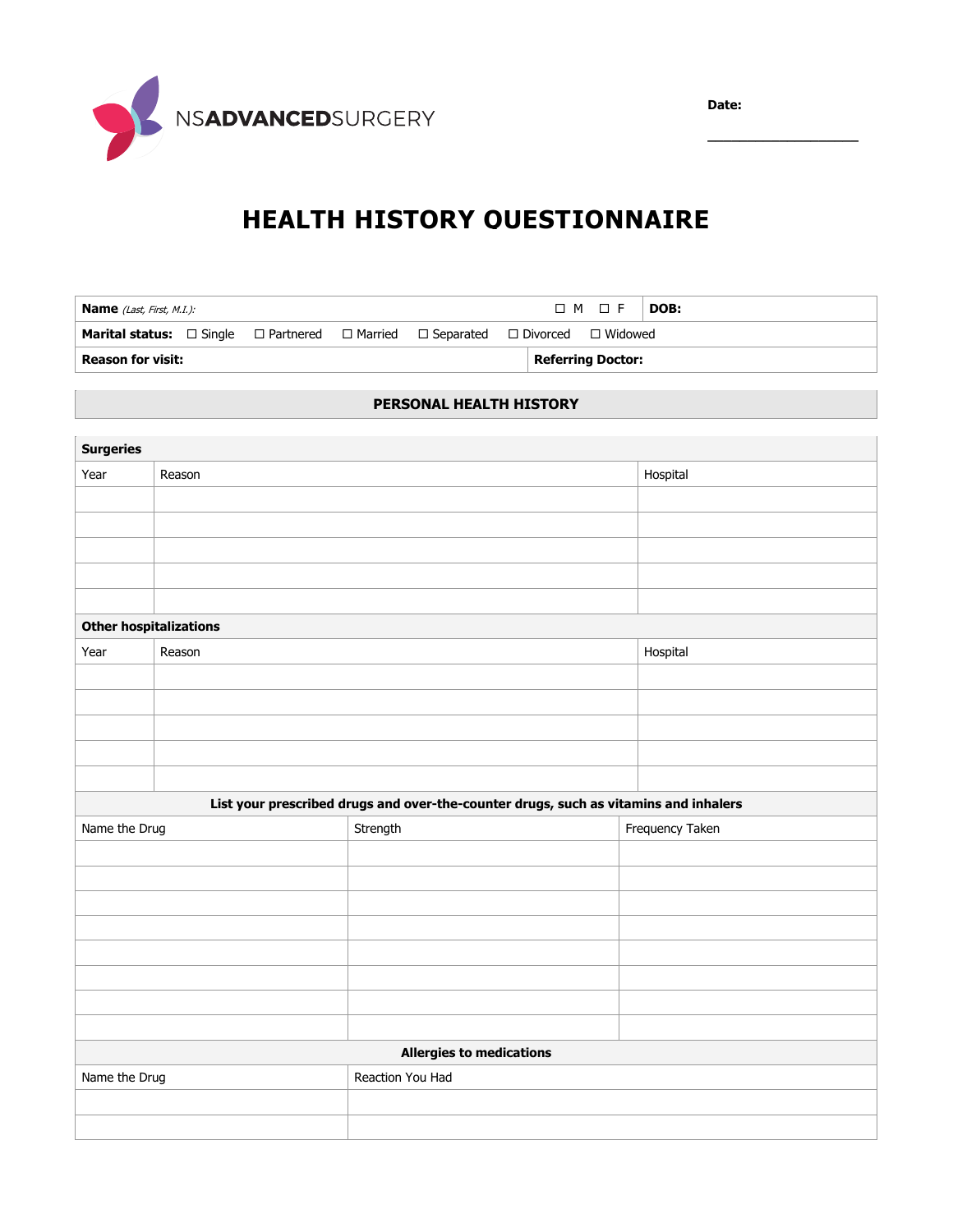#### **FAMILY HEALTH HISTORY**

|                | AGE                     | SIGNIFICANT HEALTH PROBLEMS |                                | AGE                     | SIGNIFICANT HEALTH PROBLEMS |
|----------------|-------------------------|-----------------------------|--------------------------------|-------------------------|-----------------------------|
| <b>Father</b>  |                         |                             | <b>Children</b>                | $\Box$ M<br>$\square$ F |                             |
| <b>Mother</b>  |                         |                             |                                | $\Box$ M<br>$\square$ F |                             |
| <b>Sibling</b> | $\Box$ M<br>$\square$ F |                             |                                | $\Box$ M<br>$\square$ F |                             |
|                | $\Box$ M<br>$\square$ F |                             |                                | $\Box$ M<br>$\square$ F |                             |
|                | $\Box$ M<br>$\square$ F |                             | <b>Grandmother</b><br>Maternal |                         |                             |
|                | $\Box$ M<br>$\square$ F |                             | <b>Grandfather</b><br>Maternal |                         |                             |
|                | $\Box$ M<br>$\square$ F |                             | <b>Grandmother</b><br>Paternal |                         |                             |
|                | $\Box$ M<br>$\square$ F |                             | <b>Grandfather</b><br>Paternal |                         |                             |

#### **SOCIAL HISTORY**

|          |                      | Number of years used<br>$\mid$ Smoking? $\sqsubset$ yes $\sqsubset$ no Number of packs per day |
|----------|----------------------|------------------------------------------------------------------------------------------------|
| Alcohol? |                      | $\Box$ yes $\Box$ no Number of drinks per week $\Box$                                          |
| Drugs?   | $\Box$ yes $\Box$ no |                                                                                                |

# **FEMALE HISTORY ONLY (MALES DO NOT NEED TO FILL THS PORTION OUT)**

| Birth Control Use/Duration              |  |
|-----------------------------------------|--|
| Hormone Replacement<br>Therapy/Duration |  |
| Fertility Treatment/Duration            |  |
| Age of first period                     |  |
| Date of last period                     |  |
| Age of onset of menopause               |  |
| Surgical Term/Menses                    |  |
| Pregnancies                             |  |
| Ages of children                        |  |
| Miscarriage/term                        |  |
| Live births                             |  |
| Number of months<br>breastfeeding       |  |
| Number of children breastfed            |  |